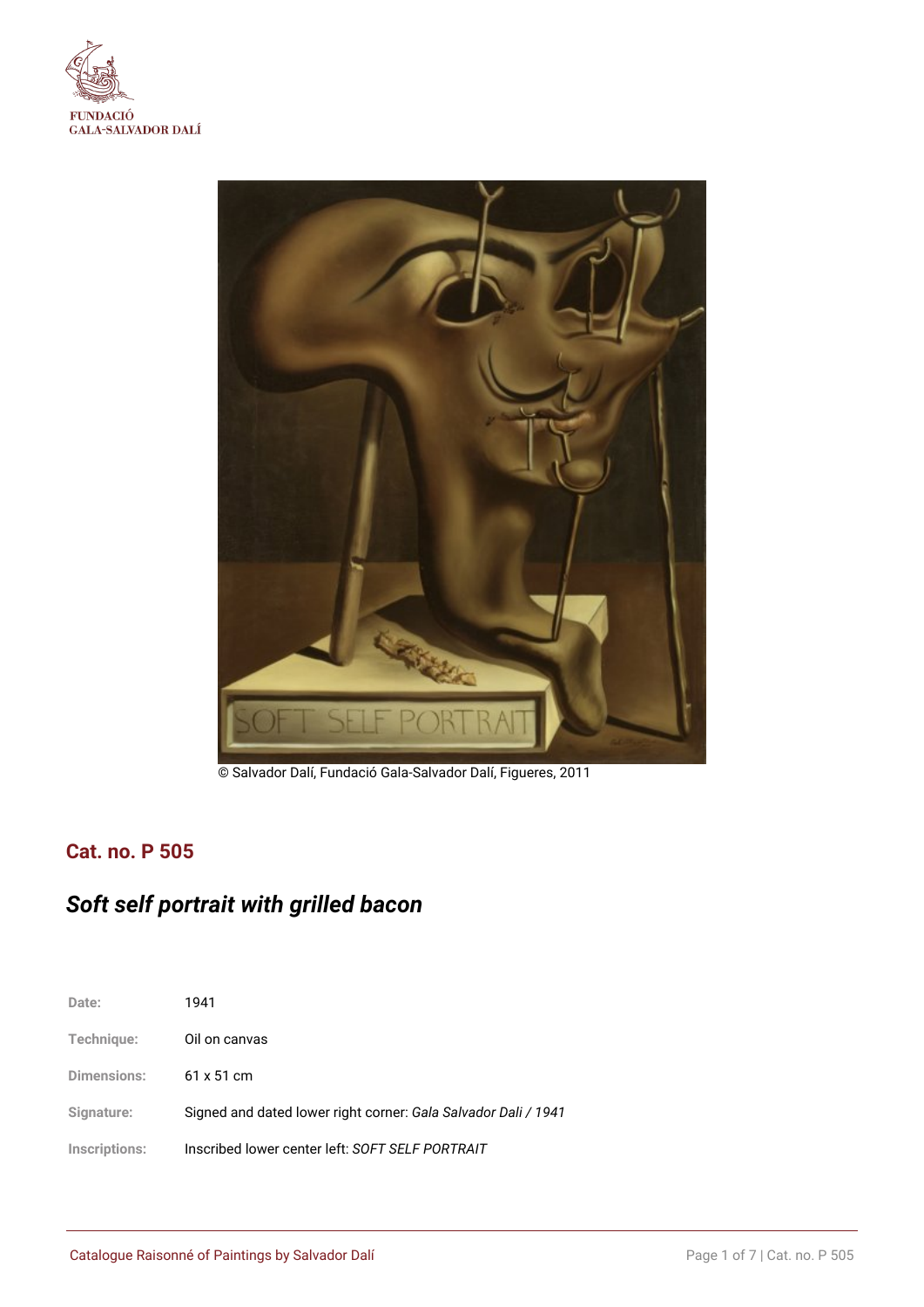

**Location:** Town Hall of Figueres, on permanent deposit at the Fundació Gala-Salvador Dalí, Figueres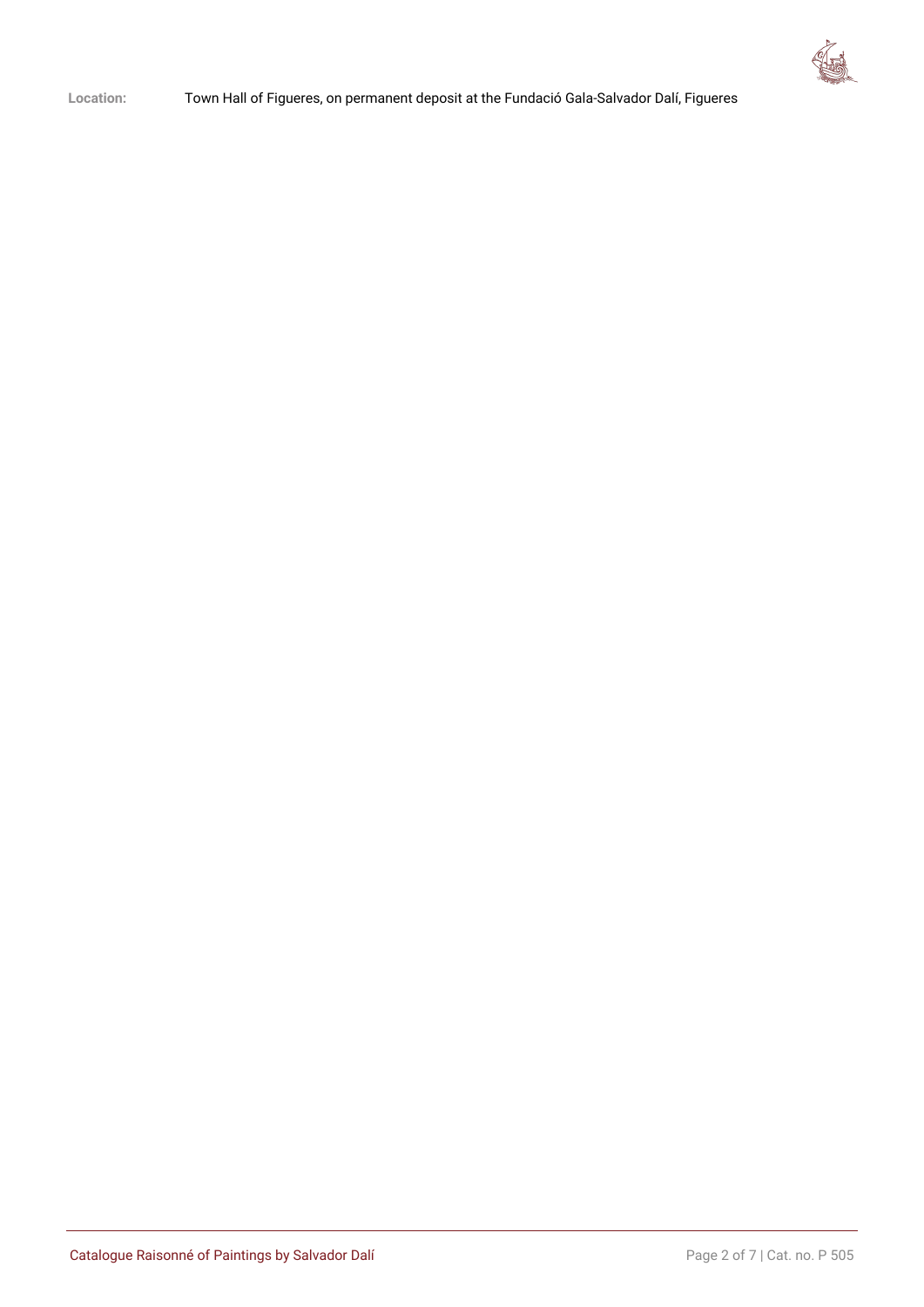#### **Provenance**



Artist's collection

#### **Exhibitions**

- 1941, Chicago, The Arts Club of Chicago, *Salvador Dali*, 23/05/1941 14/06/1941, cat. no. 4
- 1941, New York, Julien Levy Gallery, *Salvador Dalí*, 22/04/1941 20/05/1941, cat. no. 4
- 1941, Los Angeles, Dalzell Hatfield Galleries, *Salvador Dalí*, 10/09/1941 05/10/1941, cat. no. 4
- 1942, New York, The Museum of Modern Art, *20th Century Portraits*, 09/12/1942 24/01/1943, no reference (il.)
- 1954, Roma, Sale dell'Aurora Pallavicini, *Mostra di quadri disegni ed oreficerie di Salvador Dalí*, 13/03/1954 30/06/1954, cat. no. 18
- 1964, Tokyo, Tokyo Prince Hotel Gallery, *Salvador Dalí : exhibition Japan 1964*, 08/09/1964 18/10/1964, cat. no. 32
- 1965, New York, Gallery of Modern Art, *Salvador Dalí, 1910-1965*, 18/12/1965 13/03/1966, cat. no. 107
- 1979, Paris, Centre Georges Pompidou, Musée National d'Art Moderne, *Salvador Dalí: rétrospective, 1920-1980*, 18/12/1979 - 21/04/1980, cat. no. 196
- 1983, Madrid, Museo Español de Arte Contemporáneo, *400 obras de Salvador Dalí del 1914 al 1983*, 15/04/1983 - 29/05/1983, cat. no. 196
- 1985, Charleroi, Palais des Beaux Arts, *Picasso, Miró, Dalí : évocations d'Espagne*, 26/09/1985 22/12/1985, cat. no. 32
- 1987, Kobe, The Hyogo Prefectural Museum of Modern Art, *Homage to Catalonia Barcelona art city*, 11/04/1987 - 17/05/1987, cat. no. 123
- 1989, Humlebaek, Louisiana Museum of Modern Art, *Salvador Dali*, 16/12/1989 11/03/1990, cat. no. 41
- 2004, Barcelona, CaixaForum, *Dalí. Cultura de masses*, 05/02/2004 23/05/2004, cat. no. 371
- 2004, Venezia, Palazzo Grassi, *Dalí*, 12/09/2004 16/01/2005, cat. no. 200
- 2006, Tokio, Ueno Royal Museum, *Salvador Dali centennial retrospective*, 23/09/2006 04/01/2007, cat. no. 37
- 2008, Figueres, Teatre-Museu Dalí, *Préstec temporal a la Fundació Gala-Salvador Dalí per a l'exposició "Autoretrats"*, 10/02/2008 - 06/12/2008
- 2009, Melbourne, National Gallery of Victoria, *Salvador Dalí : liquid desire*, 13/06/2009 04/10/2009, no reference

### **Bibliography**

- *Salvador Dalí*, Julien Levy Gallery, New York, 1941, n. p. (indirect image)
- "Dali: Latest Edition", *New York Times*, 27/04/1941, New York, n. p. (detail)
- [HOLD YOUR HATS, FOLKS!...], *Herald And Experss*, 23/08/1941, Los Angeles, Cal, n. p. (detail)
- Alfred Frankenstein, "Artist Dali sits for a portrait", *San Francisco Chronicle*, 24/08/1941, San Francisco, Cal., p. 11
- Arthur Millier, "Dali Coming to Rattle His Art Skulls", *Los Angeles Times*, 07/09/1941, Los Angeles, s. p . (detail)
- Salvador Dalí, *The Secret Life of Salvador Dalí*, Dial Press, New York, 1942, frontispice (detail)
- Rosamund Frost, *Contemporary art : the march of art from Cézanne until now*, Crown, New York, 1942, p. 157
- Klaus Mann, "Surrealist circus", *World-hld. (morn.)*, 31/01/1943, Omaha, Neb., p. 25 (indirect image)
- Mark Schorer, "It's Boring, but Is It Art?", *New York Times*, 11/06/1944, New York, n. p.
- Malcolm Vaughan, "Beauty in Art: The Debate Continued", *New York Times*, 03/09/1944, New York, n. p. (detail)
- "They Saw Themselves", *Harper's Bazaar*, 31/03/1946, New York, NY, p. 170 (detail)
- "What does Lena the Hyena (ugh) look like?", *Tele-herald*, 25/09/1946, Dubuque, Ia., n. p. (indirect image)
- "Here are the rules", *Post*, 25/09/1946, Birmingham, Ala., n. p. (indirect image)
- "Truman Marshall Picasso Dali, in", *Dali News*, 25/11/1947, New York, p. 3 (detail)
- "«LET THEM LEARN TO PAINT!» DALI SCREAMS OF MODERN ARTISTS", *Journal*, 20/02/1948, Atlanta, Ga., n. p. (indirect image)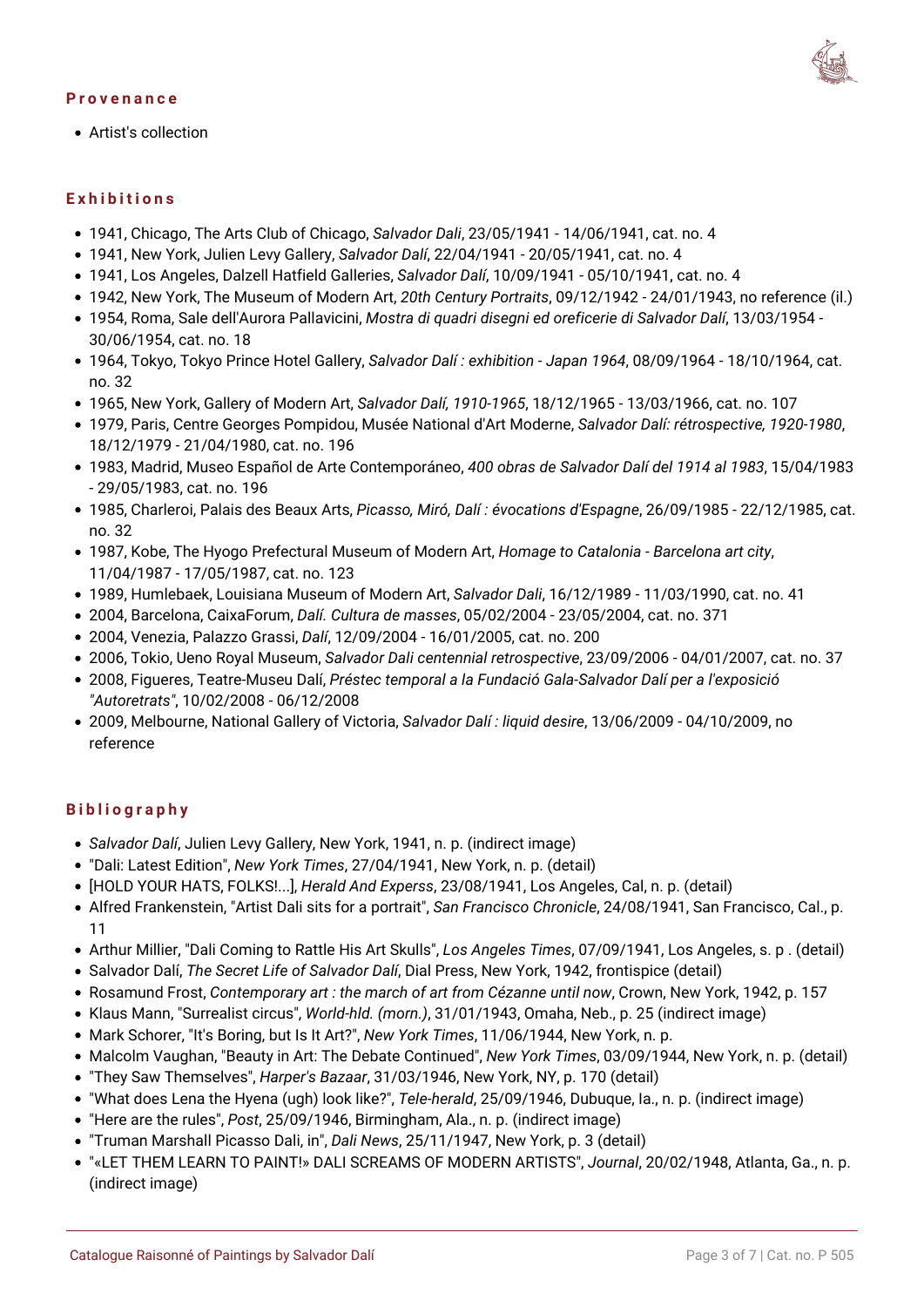

- Juan Antonio Gaya Nuño, *Salvador Dalí*, Omega, Barcelona, 1950, il. 37
- Juan Antonio Gaya Nuño, *Autorretratos de artistas españoles*, Argos, Barcelona Buenos Aires, 1950, p. 52
- Mary Frazer, "New Dali Painting Will Be a Dilly", *Post*, 03/04/1953, Covington, Ky., n. p. (indirect image)
- Alexandre Cirici Pellicer, *El Surrealismo*, Omega, Barcelona, 1957, il. 44
- Ferris Hartman, "Tempest in a paintpot", *European Stars and Stripes*, 10/11/1957, Kaiserslautern, p. 10 (indirect image) (detail)
- *Salvador Dalí : exhibition Japan 1964*, Mainichi Newspaper, Tokyo, 1964, p. 68
- "Dali Exhibition To Open Sept. 8", *The Mainichi Newspapers*, 25/08/1964, s. l., n. p.
- Rea Leece, "The Dazzling Doings of Dalí", *JEM*, 31/08/1964, New York, NY, n. p. (indirect image)
- *Salvador Dalí, 1910-1965*, The Foundation for Modern Art, New York, 1965, p. 101
- "Voice of Broadway", *Sentinel*, 27/09/1967, Pomeroy, Ohio, p. 150
- Max Gérard, *Dalí de Draeger*, Blume, Barcelona, 1968, il. 70 (detail)
- *Dali par Dali*, Draeger, [Paris], 1970, p. 130-131 (detail)
- Salvador Dalí, *Les Dîners de Gala*, Felicie, Inc., New York, 1973, p. 244-245 (detail)
- Max Gérard, *Dalí... Dalí... Dalí...*, Harry N. Abrams, New York, 1974, il. 2 (indirect image),il. 91 (detail), il.94, il. 96 (indirect image)
- Tadao Ogura, Robert Descharnes, *L'Art moderne du monde*, Shueisha, Tokyo, 1974, il. 47, p. 113
- Henry-François Rey, *Dalí en su laberinto*, Euros, Barcelona, 1975, cover (detail)
- Robert Descharnes, S. Terayama, *Dalí: the book of great masters*, Zauho, Tokyo, 1978, il. 8
- *Salvador Dalí: rétrospective, 1920-1980*, Centre Georges Pompidou, Musée National d'Art moderne, Paris, 1979, p. 267
- *La Vie publique de Salvador Dalí*, Centre Georges Pompidou, Musée National d'Art moderne, Paris, 1980, p. 89 (indirect image)
- *Salvador Dalí*, The Tate Gallery, London, 1980, il. XII
- "Dossier Dalí", *Guadalimar*, 31/01/1980, Madrid, n. p.
- Josep Pla, Salvador Dalí (il.), *Obres de museu*, DASA, Figueres, 1981, p. 54
- Ignacio Gómez de Liaño, *Dalí*, Polígrafa, Barcelona, 1983, il. 88
- *400 obres de Salvador Dalí del 1914 al 1983*, Obra Cultural de la Caixa de Pensions, [Madrid], 1983, p. 153
- *El Surrealismo*, Cátedra, Madrid, 1983, p. [159]
- *Distribucions d'art surrealista*, Distribucions d'Art Surrealista, Barcelona, 1983, p. 6
- A. M Campoy, "«¡Oh, Salvador Dalí, de voz aceitunada!»", *Abc*, 15/04/1983, Madrid, p. 95
- "Salvador Dalí, pintor conegut cotitzat i discutit [Coberta]", *Rodamón*, 24/06/1983, Barcelona, p. 17 (detail)
- *Dalí*, Sarpe, Madrid, 1984, il. 30, p. 89
- *Dalí capital de Figueres*, Ajuntament de Figueres, Figueres, 1984, il. 419
- "«Ich war phänomenal»", *Der Spiegel*, 17/09/1984, Hamburg, p. [227] (detail)
- "El nacimiento de una nueva temática: la daliniana", *Los Sitios*, 30/12/1984, Girona, p. 24 (indirect image) (detail)
- *Picasso, Miró, Dalí : évocations d'Espagne*, Palais des Beaux-Arts. Europalia 85 España, Charleroi, 1985, p. 239
- Takahiko Okada, *Dalí*, Shueisha, [S.l.], 1986, p. 43
- Josep Vallès i Rovira, *Dalí delit Empordà*, Carles Vallès, Figueres, 1987, p. 107
- *Homage to Catalonia Barcelona art city*, Commitee of exhibition (Homage to Catalonia-Barcelona art city), [S.l.], 1987, p. 192
- John Malcolm Brinnin, "Pictures of an Exhibitionist", *The Washington Post*, 04/01/1987, Washington, p. 9 (indirect image)
- *Ecrire sur soi en Espagne: models et ecarts*, Publications Université de Provence, Aix-en-Provence, 1988, cover, p. 301
- *Antípodas, una selección = Antípodas, a selection*, Gran Vía. Gestión Artística y Editorial, Banco de Santander, Madrid, 1988, p. 71
- *Louisiana revy*, [Louisiana Revy], Humlebaek, 1989, p. 28
- *Salvador Dalí, Meisterwerke der dreissiger Jahre*, Schirmer-Mosel, München, 1989, il. 37
- *Salvador Dalí, 1904-1989*, Gerd Hatje, Stuttgart, 1989, p. XXIX
- Jaume Socias Palau, "Fin y comienzo de Salvador Dalí", *Goya, Revista de Arte*, 01/02/1989, Madrid, p. 214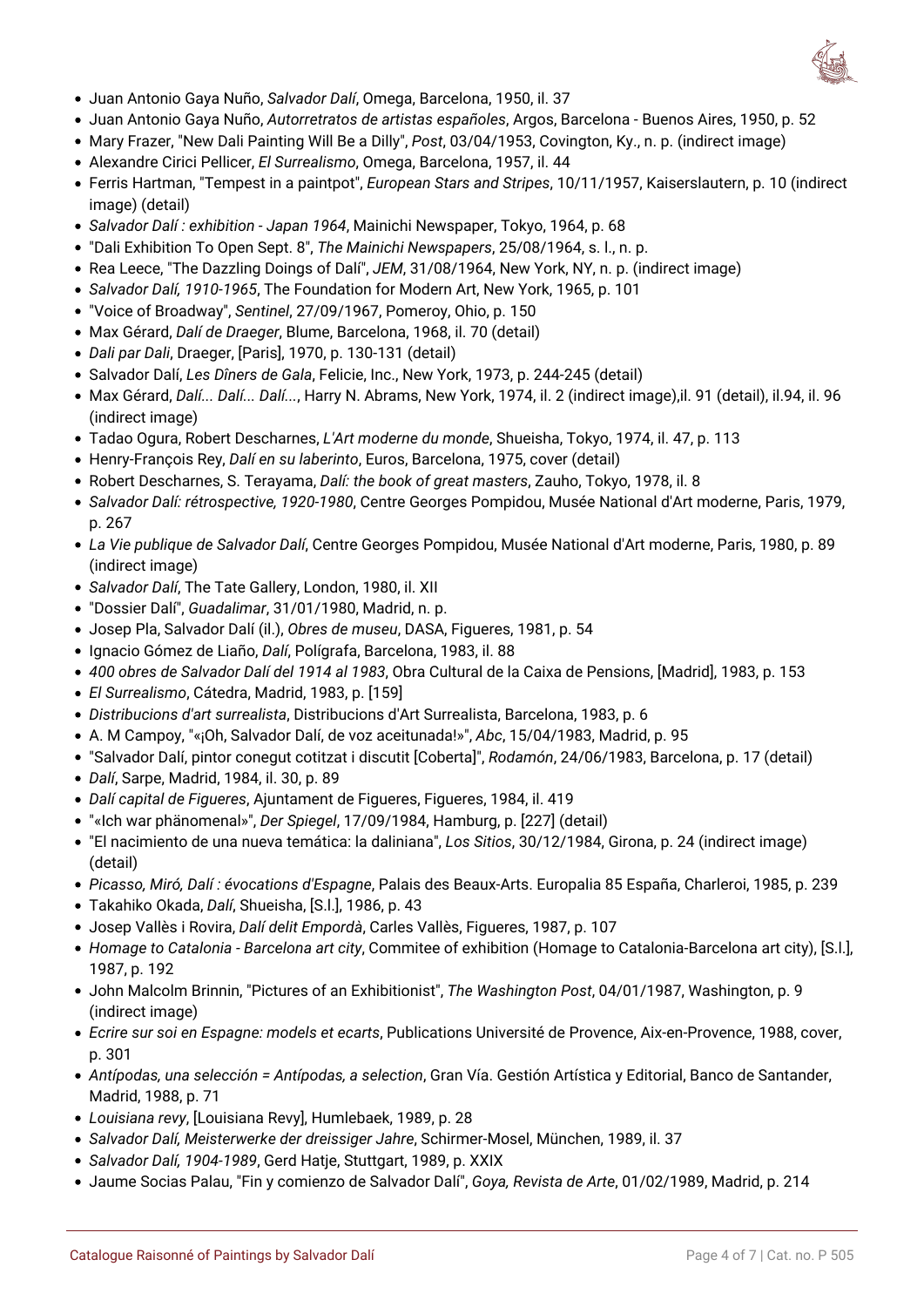

- *(Mini guia Teatre-Museu Dalí)*, Fundació Gala-Salvador Dalí, Figueres, 1990, p. [12]
- Paul Moorhouse, *Dalí*, Magna Books, Wigston [Anglaterra], 1990, p. 14
- A. B. Tello, *Salvador Dalí*, Vilmar, Barcelona, 1990, p. 95
- *Los Dalís de Dalí: colección del museo nacional centro de arte reina Sofía*, Centro cultural, Arte contemporaneo, México D. F., 1990, p. 37
- René Passeron, *Salvador Dalí*, Ars Mundi, [S.l.], 1990, p. 76
- Eric Shanes, *Dalí*, Debate, Madrid, 1991, p. 105
- Luis Romero, *PsicoDálico Dalí*, Mediterranea, Barcelona, 1991, p. 125
- Mike Venezia, *Salvador Dalí*, Children Press, Chicago, 1993, p. 31
- Jaime Brihuega, *Miró y Dalí: los grandes surrealistas*, Anaya, Madrid, 1993, p. 73
- Meredith Etherington-Smith, *The Persistence of memory : a biography of Dalí*, Random House, New York, 1993, n. p.
- *Salvador Dalí*, Polígrafa, Barcelona, 1994, il. 41
- Nathaniel Harris, *The Life and works of Dalí*, Parragon, [Regne Unit], 1994, p. 59
- Robert Descharnes, Gilles Néret, *Salvador Dalí, 1904 -1989*, Benedikt Taschen, Köln, 1994, p. 342, p. 342 (indirect image)
- *Dalí*, Cercle d'Art, Paris, 1994, cover, il. 41
- José Luis Giménez-Frontín, *Teatre-Museu Dalí*, Tusquets, Electa, [Barcelona], Madrid, 1994, p. 86
- *El Autorretrato en España : de Picasso a nuestros días*, Fundación Cultural Mapfre Vida, Madrid, 1994, p. 25
- Jessica Hodge, *Salvador Dali*, Barnes & Noble, New York, 1994, p. 1, p. 99
- Ruth Amossy, *Dalí ou le filon de la paranoïa*, Presses Universitaires de France, Paris, 1995, p. 90
- *Dalí. Arquitectura*, Fundació Gala-Salvador Dalí, Fundació Caixa de Catalunya, [Figueres], [Barcelona], 1996, p. 31
- Ralf Schiebler, *Dalí : genius, obsession and lust*, Prestel, Munich New York, 1996, p. 118 (indirect image)
- Gilles Néret, *Salvador Dalí : 1904-1989*, Evergreen (Benedikt Taschen), [Köln], 1996, p. 58
- Haim Finkelstein, *Salvador Dalí's art and writing, 1927-1942 : the metamorphoses of Narcissus*, Cambridge University Press, Cambridge, 1996, p. 250
- *Exiles + emigrés : the flights of european artists from Hitler*, Los Angeles County Museum of Art, Los Angeles, 1997, p. 150
- Robert Radford, *Dalí*, Phaidon, London, 1997, p. 224
- *De la palette à l'écritoire*, Joca Seria, Nantes, 1997, p. 183 (indirect image)
- José Luis Giménez-Frontín, *Teatre-Museu Dalí*, Tusquets, Electa, [Barcelona], 1998, p. 35
- *Salvador Dalí en el Teatre-Museu Dalí y otras colecciones*, Folio, Barcelona, 1998, p. 23
- Robert Goff, *The Essential Salvador Dalí*, Harry N. Abrams, New York, 1998, p. 85, p. 85 (indirect image)
- *Pablito, 30 anys d'imatges*, Diputació de Girona, Girona, 1999, p. 160 (indirect image)
- *Salvador Dalí*, Parkstone, England, 1999, p. 110
- Ángel González García, *El Resto : una historia invisible del arte contemporáneo*, Museo de Bellas Artes de Bilbao, Museo Nacional Centro de Arte Reina Sofía, Bilbao, Madrid, 2000, p. 151
- *Petit diccionari Dalí*, Distribucions d'Art Surrealista, Figueres, 2001, p. 16 (detail), p. 91
- Salvador Dalí, *Vida secreta de Salvador Dalí*, DASA, [Figueres], 2001, n. p.
- *La Peinture pour la faire connaître aux enfants*, Fleurus, Paris, 2002, p. 25 (detail)
- *Antoni Gaudí Salvador Dalí*, Loft, Barcelona, 2002, p. 89
- Joan Castellar-Gassol, *Dalí : una vida perversa*, Edicions de 1984, Barcelona, 2002, p. IV
- *Dalí 1904-2004*, Edicions 62, Barcelona, 2003, p. 133
- Montse Gisbert, *Salvador Dalí, pinta'm un somni*, Serres, Barcelona, 2003, n. p.
- Sebastià Roig, Jordi Puig, *Dalí : el triangle de l'Empordà*, Fundació Gala-Salvador Dalí, Triangle Postals, Figueres, Menorca, 2003, p. 73
- Laia Rosa Armengol, *Dalí, icono y personaje*, Cátedra, Madrid, 2003, p. 290
- Lluís Llongueras, *Todo Dalí : vida y obra del personaje más genial y espectacular del siglo XX*, Generalitat de Catalunya, [Barcelona], 2003, p. LXX
- *Les Essentiels de l'art Dalí*, Ludion, Amsterdam, 2003, p. 222
- Ricard Mas Peinado, *Universdalí*, Lunwerg, Barcelona, Madrid, 2003, p. 144
- Salvador Dalí, *Obra completa : Textos autobiográficos 1*, Destino, Fundació Gala-Salvador Dalí, Sociedad Estatal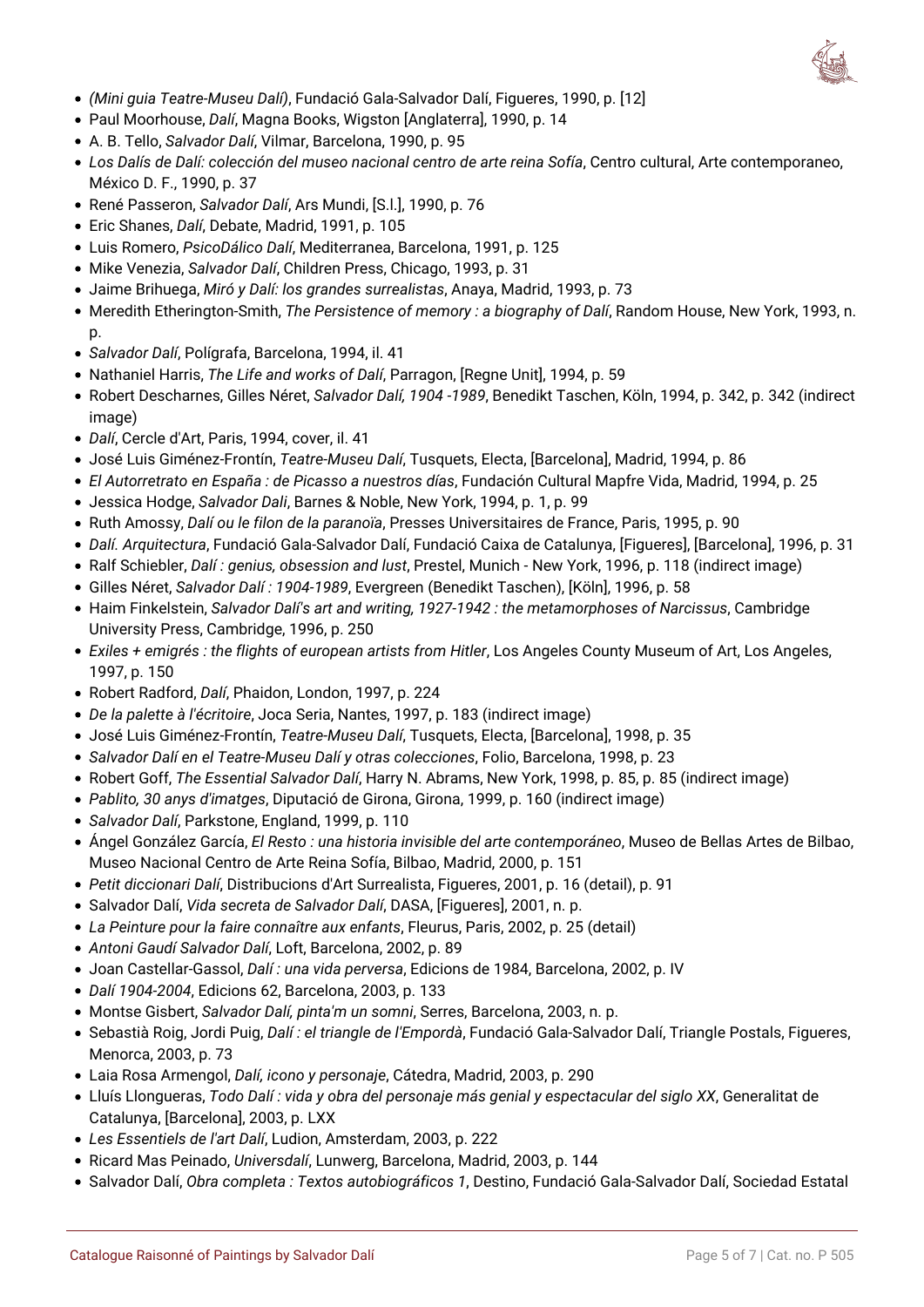

de Conmemoraciones Culturales, Barcelona, [Figueres], [Madrid], 2003, p. 222 (indirect image) (detail)

- Salvador Dalí, *Obra completa : Textos autobiogràfics 1*, Destino, Fundació Gala-Salvador Dalí, Barcelona, [Figueres], 2003, p. 36
- *The Portable Dalí*, Universe, New York, 2003, p. 222
- Maria Lluïsa Borràs, *Salvador Dalí : vida i obra d'un geni*, Columna, Barcelona, 2004, n. p.
- Luis-Salvador López Herrero, *La Cara oculta de Salvador Dalí*, Síntesis, Madrid, 2004, p. 180
- Jean-Louis Gaillemin, *Dalí the impresario of surrealism*, Thames & Hudson, London, 2004, p. 110
- *Dalí*, Bompiani, [Milà], 2004, p. 331
- *Obra completa : Álbum*, Destino, Fundació Gala-Salvador Dalí, Sociedad Estatal de Conmemoraciones Culturales, Barcelona, [Figueres], [Madrid], 2004, p. 147, p. 216
- *Dalí, un creador dissident*, Destino, Barcelona, 2004, p. 78
- Enric Bou, *Daliccionario : objetos, mitos y símbolos de Salvador Dalí*, Tusquets, Barcelona, 2004, p. 26
- Marina García, *Dalí per a nens*, Albur, Barcelona, 2004, p. 2
- Jean-Louis Gaillemin, *Dalí : master of fantasies*, Harry N. Abrams, New York, 2004, p. 110
- *VI congrés de l'associació Catalana de la Premsa Comarcal. 22ª Assemblea de l'ACPC*, FCPC, Empordà, Figueres, 2004, n. p. (indirect image)
- Jean-Louis Gaillemin, *Dali : le grand paranoïaque*, Découvertes Gallimard Arts, París, 2004, p. 110
- *Dalí : afinitats electives*, Generalitat de Catalunya. Departament de Cultura, Barcelona, 2004, p. 93
- *Dalí. Cultura de masses*, Fundació La Caixa, Fundació Gala-Salvador Dalí, Barcelona, Figueres, 2004, p. 203
- Antoni Pitxot, Montse Aguer i Teixidor, *Teatre-Museu Dalí de Figueres*, Fundació Gala-Salvador Dalí, Triangle Postals, [Figueres], Sant Lluís, Menorca, 2005, p. 174
- *Salvador Dalí : collection Marc Lacroix et à divers Salvador Dalí et ses photographes*, Yann Le Mouel, Paris, 2005, p. 62 (indirect image)
- Montse Aguer i Teixidor, *Dallibres*, Distribucions d'Art Surrealista, [Figueres], 2005, p. 16
- Torsten Otte, *Salvador Dalí : Eine Biographie mit Selbstzeugnissen des Künstlers*, Königshausen & Neumann, Würzburg, 2006, p. 82
- *Salvador Dali centennial retrospective*, Ueno Royal Museum, Ueno, 2006, p. 111
- Marta Luna, Toni Matas, *Dalí i els altres secrets*, Distribucions d'Art Surrealista, Figueres, 2006, p. 37
- Federico Fernández Díez, *Goya y Dalí : del capricho al disparate*, Diaz de Santos, Madrid, 2006, p. 51
- Antoni Pitxot, Montse Aguer i Teixidor, *Teatre-Museu Dalí : foto guia*, Fundació Gala-Salvador Dalí, Triangle Postals, [Figueres], Sant Lluís, Menorca, 2007, p. 24
- *Salvador Dalí à la croisée des savoirs*, Desjonquères, Paris, 2007, p. 96
- Agustín Sánchez Vidal, *Salvador Dalí*, Fundación Mapfre. Instituto de Cultura, Madrid, 2007, p. 3, p. 84, p. 137
- Angela Wenzel, *The Mad, mad, mad world of Salvador Dali*, Prestel, Munich, 2007, p. 27 (indirect image) (detail)
- *Dalís medienspiele: falsche fährten und paranoische selbstinszenierungen in den künsten*, Transcript, Bielefeld, 2007, p. 79, p. 98
- *Ola Pepín! Dalí, Lorca y Buñuel en la Residencia de Estudiantes*, Fundació Caixa de Catalunya, Publicaciones de la Residencia de Estudiantes, Barcelona, Madrid, 2007, p. 259
- *Salvador Dalí: an illustrated life*, Tate Publishing, Fundació Gala-Salvador Dalí, Sociedad Estatal de Conmemoraciones Culturales - Ministerio de Cultura, London, [Figueres], [Madrid], 2007, p. 147
- *The Dalí renaissance : new perspectives on his life and art after 1940*, Philadelphia Museum of Art, Philadelphia, 2008, p. 61
- Josep Maria Cadena, Pau Quesada, *Meravelles de Catalunya*, Primera Plana, [Barcelona], 2008, p. [200]
- Mª Mercè Riera i Arnijas, *Dalí*, Ciro, [Barcelona], 2008, índex, p. 6, p. 101, p. 139
- Carmen García de la Rasilla, *Salvador Dalí's literary self-portrait : approaches to a surrealist autobiography*, Bucknell University Press, Lewisburg, 2009, cover, p. 122 (indirect image)
- *Salvador Dalí : liquid desire*, National Gallery of Victoria, Fundació Gala- Salvador Dalí, The Salvador Dalí Museum, Melbourne, Figueres, St. Petersburg (Florida), 2009, p. 178
- Montse Aguer i Teixidor, *Los tesoros de Salvador Dalí*, Librería Universitaria, Barcelona, 2009, p. 67
- *Restaurando arte contemporáneo : Georgina Berini : textos y testimonio*, Libros Pórtico, Zaragoza, 2009, p. 88 (indirect image) (detail)
- *Salvador Dalí : the late work*, High Museum of Art, Yale University Press, Atlanta, New Haven and London, 2010,